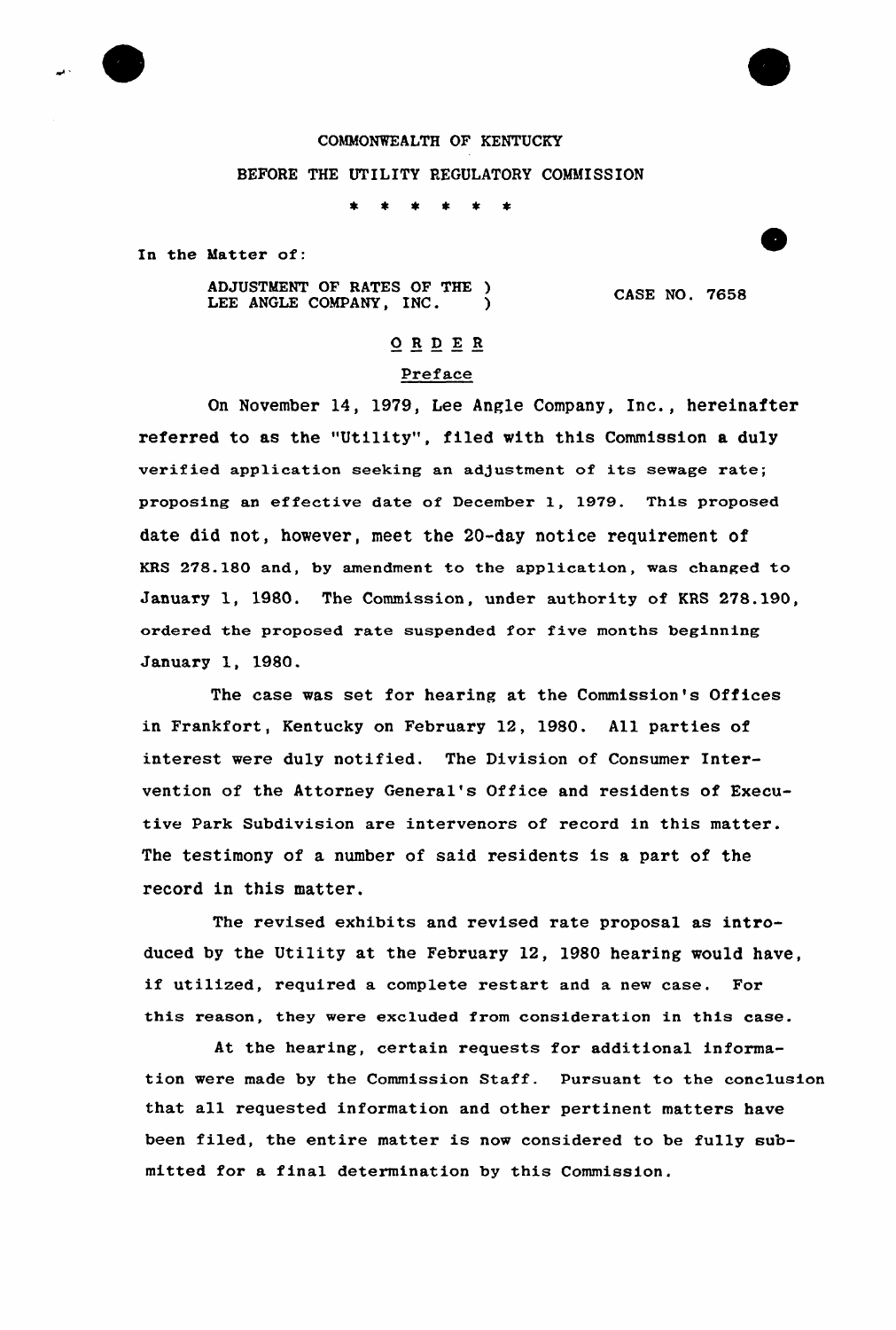

The Utility has selected the twelve month period ending September 30, 1979, as the "Test-Year" and has submitted tabulations of revenues and expenses for this period including proforma adjustments thereto for the Commission's consideration in the determination of rate adjustments. Said tabulations along with those found reasonable by this Commission are included in Appendix "C" of this Order.

## Rate Determination

While the Commission has traditionally considered the original cost of utility plant, the net investment, the capital structure, the cost of reproduction and the going concern in the determination of fair, just, and reasonable rates, it's experience in the establishment or adjustment of rates for sewage utilities has indicated that these valuation methods are not always appropriate. Sewage utilities are unique to the extent that the cost of facilities has usually been included in the cost of the individual lot. The owner and/or operator of the utility is, in many instances, the developer of the real estate. There are numerous instances of title changing hands prior to the effective date of Commission jurisdiction (January 1, 1975). Further, the Commission has found that the books, records and accounts of many of these utilities are incomplete. In such instances, the fixing of rates on the above methods of valuation is impossible. The Commission is, therefore, of the opinion that the "Operating Ratio  $Method''$ <sup>(1)</sup> should be utilized in rate-making determinations for sewage utilities although it is recognized that there may be instances where another method could be more valid.

## Findings In This Matter

The Commission, after consideration of all the evidence of record and being advised, is of the opinion and finds:

(1) Operating ratio is defined as the ratio of expenses including depreciation and taxes to gross

> Operating Ratio = Operating Expenses + depreciation + taxes Gross Revenues

> > $-2-$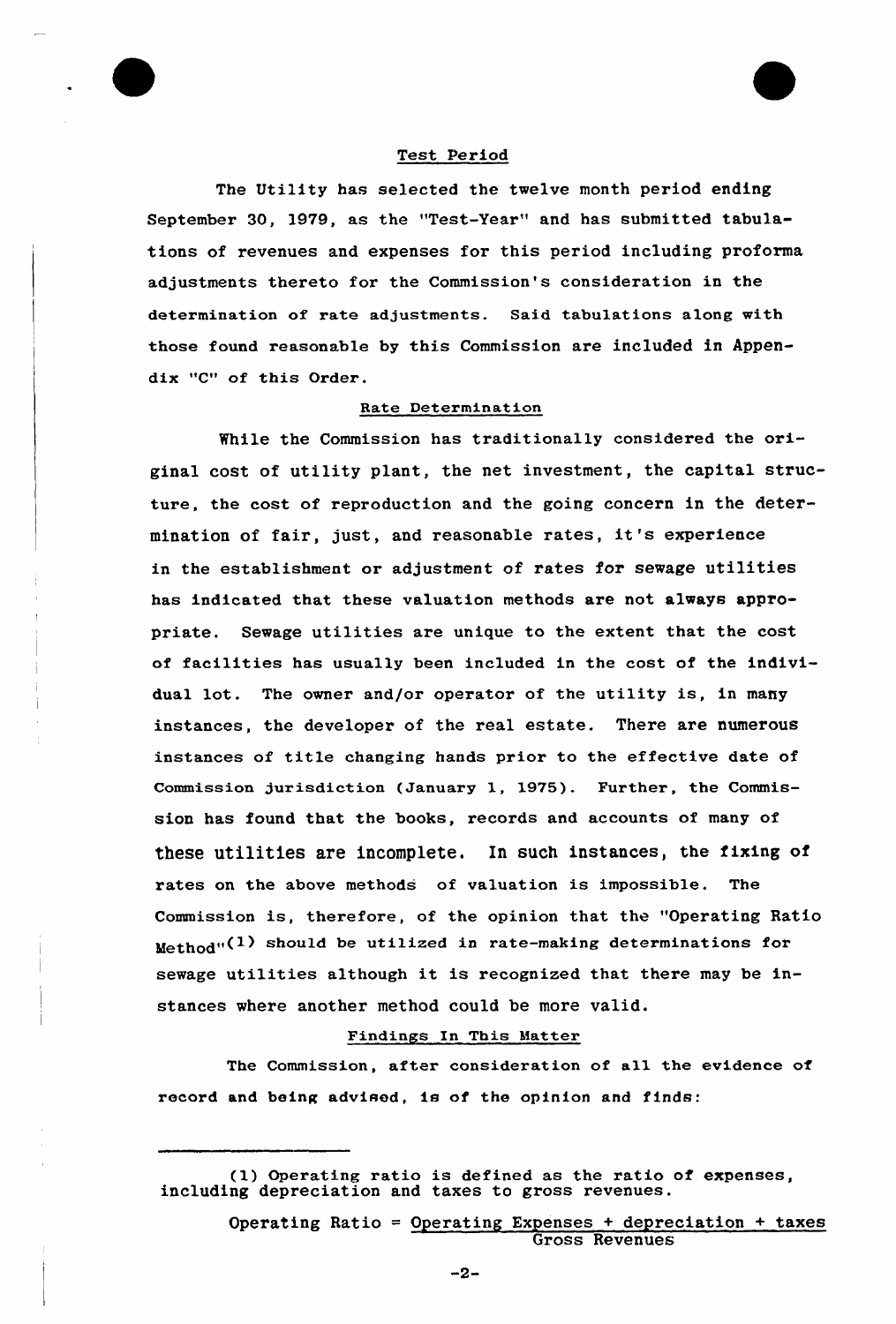1. That, in this instance, the determination of rates and revenue requirements should be based on the operating ratio method.

2. That the rate prescribed and set forth in Appendix "A", attached hereto and made a part hereof, is the fair, just, and reasonable rate to be charged for sewage services rendered by the Utility, in the Executive Park Subdivision of Madison County, Kentucky.

3. That an operating ratio of 0.88 results from the proforma revenues and expenses as adjusted and provides a reasonable return margin  $(2)$  in this instance.

4. That the rate proposed by the Utility is unfair, unjust, and unreasonable in that it would produce revenues in excess of those found reasonable herein and should be denied.

5. In past years when depreciation on contributed property was not <sup>a</sup> significant matter to rate making, it was traditionally included in the rate-making process. Today, however, the value of contributed property is frequently more than the value of noncontributed property, and the matter of a depreciation allowance thereon is <sup>a</sup> significant matter to rate making. Further, it is common practice for a builder or developer to construct water and sewage facilities that add to the value and salability of his subdivision lots and to expense this investment cost in the sale price of these lots or, as an alternative, to donate these facilities to a utility company.

The Commission is of the opinion and finds that depreciation on contributed property for water and sewage utilities is not justified and should not be included in rate-making determinations for these utilities. The cases and decisions listed in Appendix "B", attached hereto and made <sup>a</sup> part hereof, are hereby referenced as substantiation of the Commission's position in this matter.

 $-3-$ 

<sup>(2)</sup> Return margin is the amount remaining for the payment of a return on the investment of the security holders.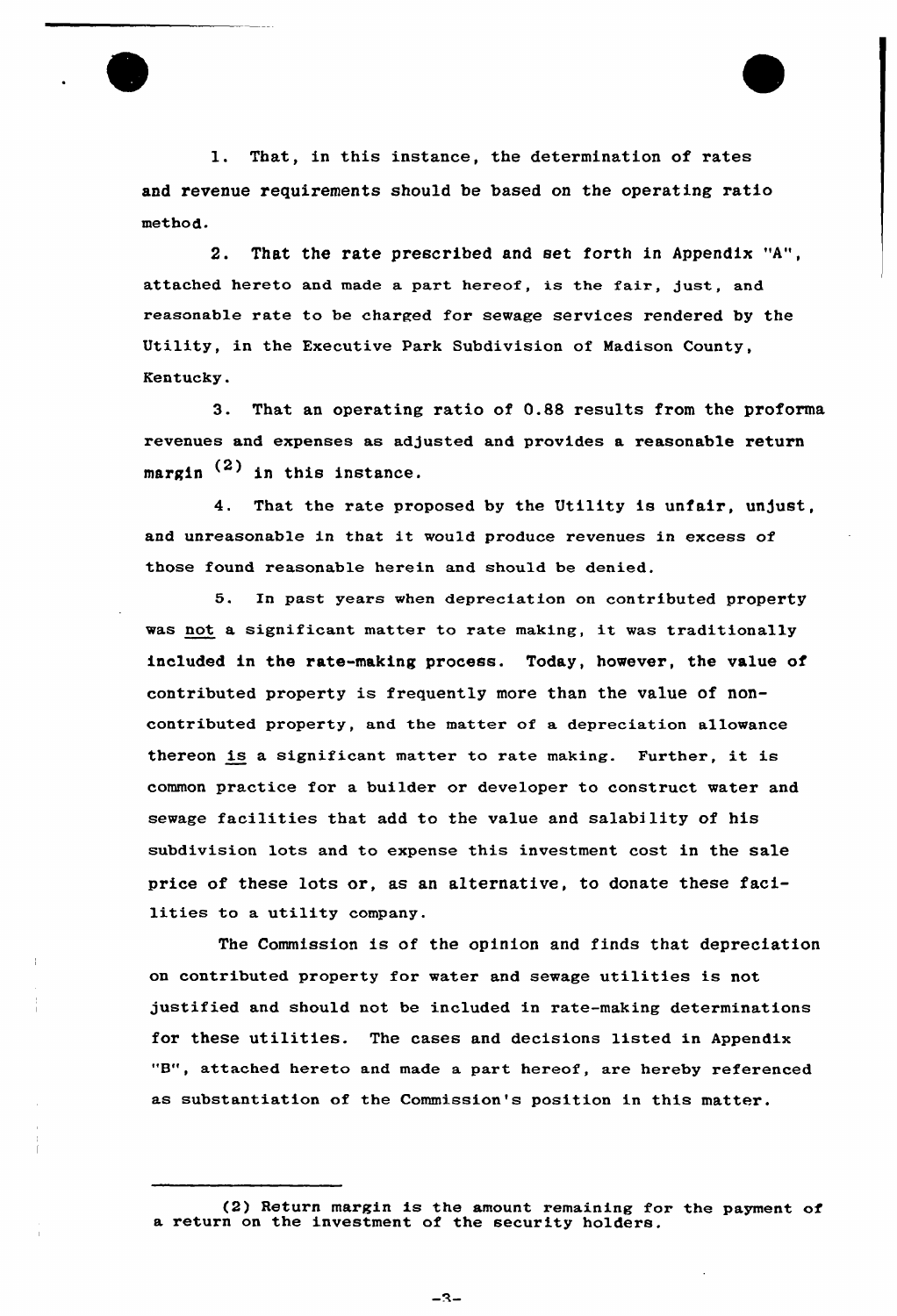6. According to the record and testimony in this matter, the Utility increased its monthly rate from \$6.00 to \$7.00 on July 1, 1977 and subsequently from \$7.00 to \$8.00 on February 1, 1979 without seeking or obtaining Commission approval thereof. A11 monies collected by the Utility in excess of \$6.00 per month per customer should be refunded to those parties from whom the said excess monies were collected. Further, that a plan and schedule for making the said refund should be submitted to the Commission within thirty (30) days of the date of this Order and a certificate of compliance, stating that all refunds have been made should be filed with this Commission within thirty (30) days of completion of said refund.

7. That the Commission, after consideration of the tabulation of test-year and projected revenues and expenses submitted by the Utility, concludes that these revenues, expenses and adjustments can be summarized as shown in Appendix "C", attached hereto and made a part hereof. On the basis of the said Appendix "C" tabulation, the Commission further concludes that annual revenues in the amount of \$8,889 are necessary and will permit the Utility to meet its reasonable expenses for providing sewage collection and disposal service to 50 customers.

8. That the Commission, in order to comply with Section (3) of KRS 278.190  $^{(3)}$ , is obligated to render a decision in this matter no later than September 14, 1980. Further, that the date this Order is entered will be within the five-month suspension period imposed by this Commission; and the Utility should not implement its proposed rate after expiration of said suspension period.

9. That a1though the Commission has requested the Applicant to obtain a "Third Party Beneficiary Agreement" and to file a copy of this agreement with the Commission, the Applicant, as of the date of this Order, has not complied with this request.

(3) Section (3) of KRS 278.190 stipulates that the Commis- sion in any proceeding involving <sup>a</sup> proposed increase in rates or charges is obligated to decide the matter as speedily as possible and, in any event, not later than ten months after the date of the filing of the application. The application in this matter was filed November 14, 1979.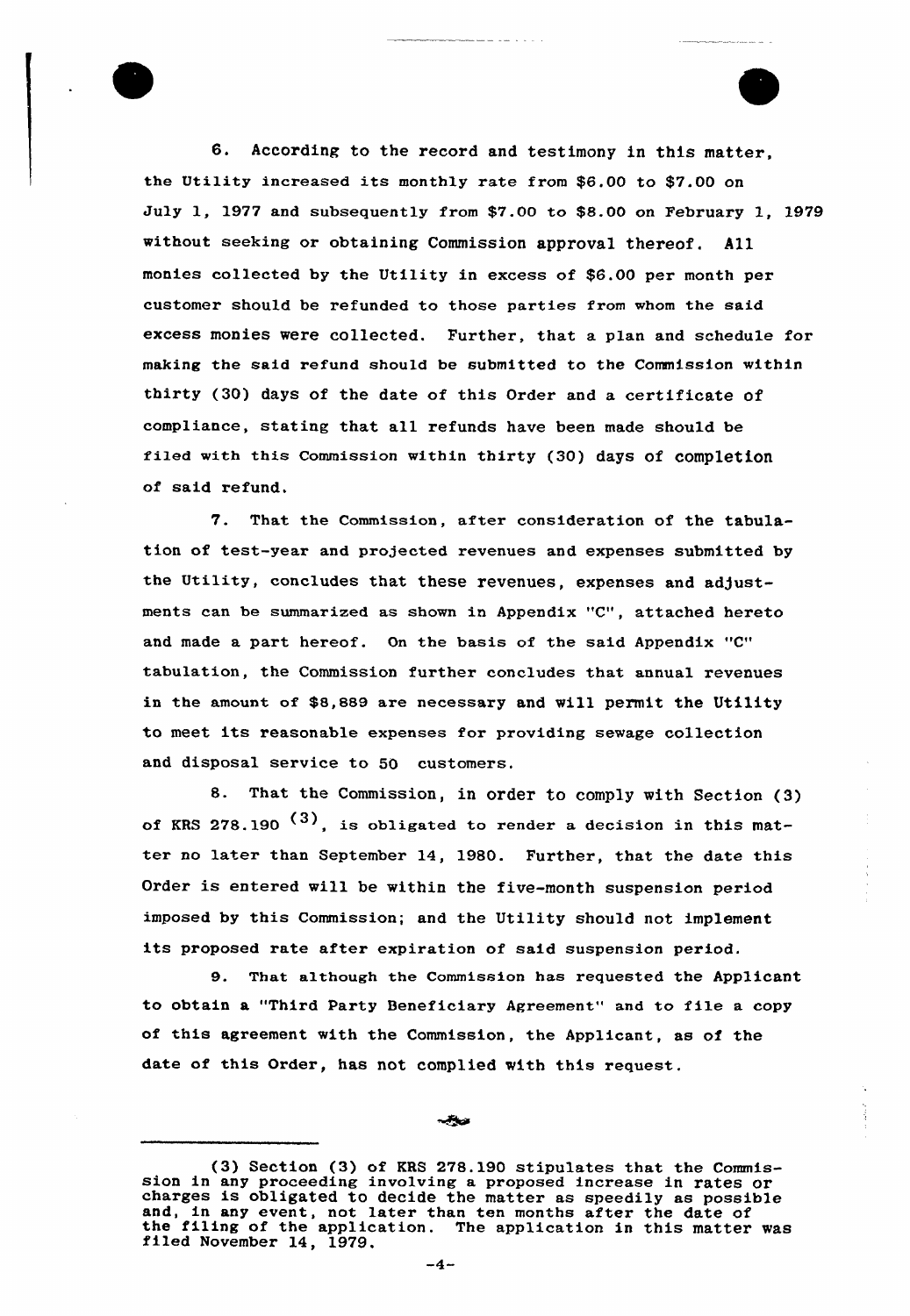

10. That the granting of any rate increase in this matter should be contingent upon the Applicant obtaining a Third Party Beneficiary Agreement, or an acceptable alternative agreement whereby the continuity of service to its customers Will be guaranteed. Further, that a copy of said agreement should be furnished to the Commission within sixty (60) days of the date of this Order.

ll. The Utility in order to provide for better protection of its property and for improved public safety has proposed the construction of a security fence enclosure for the treatment plant. The Commission concurs in this proposal and finds the estimated cost of \$1150 to be reasonable. Further that the actual cost of this work should be capitalized and depreciated at a rate of 5% per year. Further that upon completion of the said enclosure, the Utility will qualify for a more reasonable premium for liability insuxance; and said premium should these be allowed as an annual expense for rate-making puxposes.

12. That the annual costs to the Utility for depreciation of the enclosure fence of \$57.50 and \$592.00 for insurance should be included in the sewage sexvice rate found reasonable by this Commission; but only after completion of the proposed fence, obtaining insurance covexage, and the filing of acceptable documentation of these matters with this Commission.

## ORDERS IN THIS MATTER

The Commission on the basis of the matters hereinbefore set forth and the evidentiary record in this case:

HEREBY ORDERS That the "Effective Date" for the rate set forth in Appendix "A" shall be the date on which the Utility files with the Ccmmission an acceptable "Third Party Beneficiary Agreement" or an acceptable alternative agreement whereby the continuity of service to its customers will be guaranteed. Further, that the Utility shall be allowed sixty (60) days from the date of this Order to file a copy of said agreomont with the Commission. Further, that the Utility's failure to file said agreement within

 $-5-$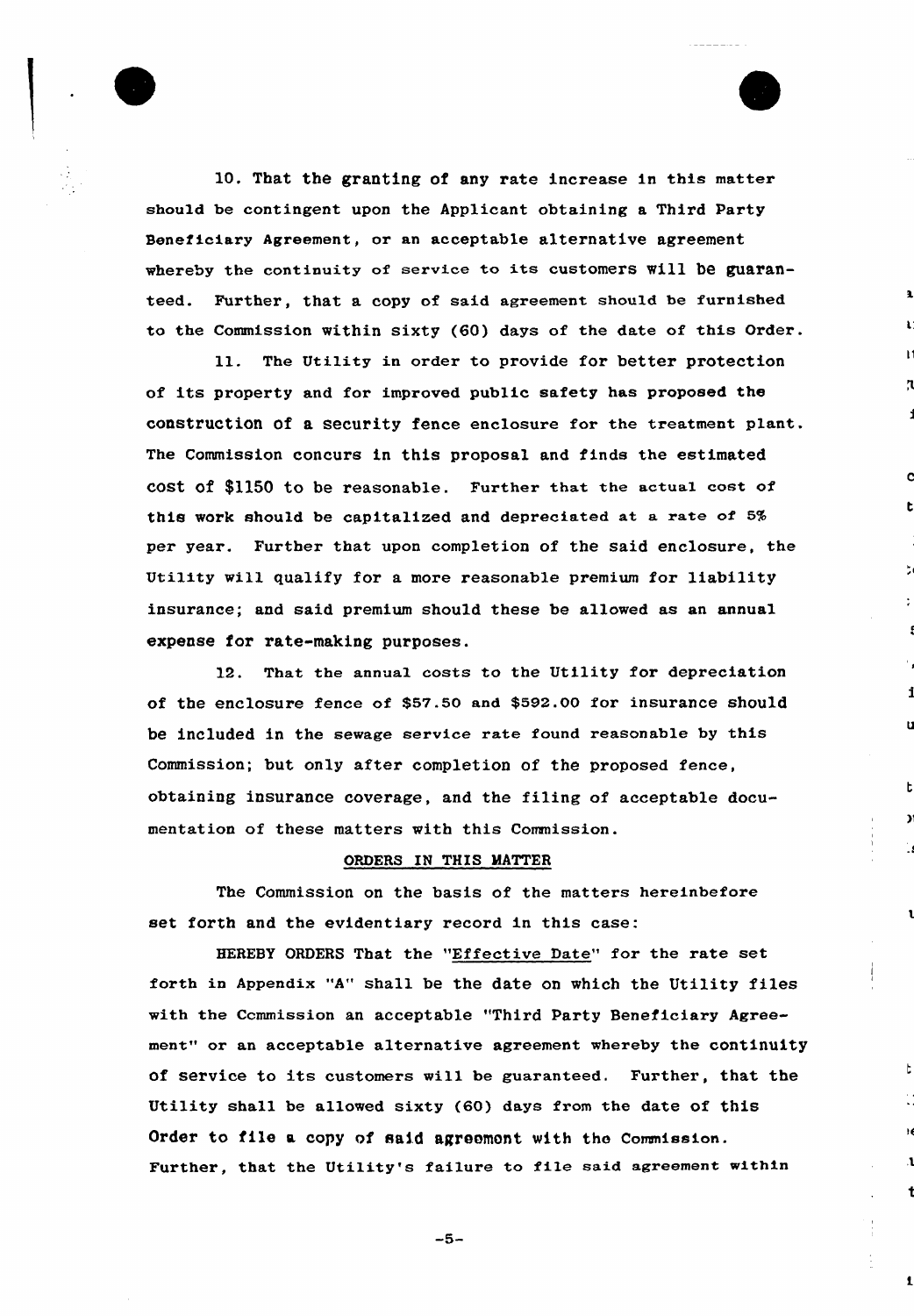the specified sixty (60) days shall render the rate prescribed by this Order null and void, and the Utility's rate for services rendered shall remain the same as the rate in effect under approval of this Commission on the date the application in this matter was filed with the Commission,

IT IS FURTHER ORDERED That the rate prescribed and set forth in Appendix "A", attached hereto and made a part hereof shall be fixed as the fair, just and reasonable rate of the Utility to become effective for services rendered on and after the "Effective Date" as hereinbefore prescribed.

IT IS FURTHER ORDERED That the rate sought by the Uti1ity be and the same is hereby denied.

IT Is FURTHER 0RDERED That the Utility shall, in accordance with finding Number 6 of this Order, make refunds to all parties from which excess monies were collected by means of its  $$7.00$  & \$8.00 monthly rate. Said refund shall be in accordance with KRS 278.190 (4). Further, that a plan and schedule for making the said refund shall be submitted to the Commission within thirty (30) days of the date of this Order and a certificate of compliance, stating that all refunds have been made, filed with this Commission within thirty (30) days of completion of said refund.

IT IS FURTHER ORDERED that satisfactory completion of the proposed enclosure fence for the treatment plant and the obtaining of insurance on Utility property as set forth in the record in this matter shall qualify the Utility for an additional rate adjustment of \$1.23 per month per customer as set forth in Appendix "A" attached hereto and made a part hereof. Further, that the effective date for the said adjustment shall be the date the Utility provides acceptable documentation of qualification for this adjustment to this Commission.

IT IS FURTHER ORDERED That the applicant shall file with the Commission, within thirty (30) days of the "Effective Date" as hereinbefore prescribed, its revised tariff sheets setting forth the rate shown in Appendix "A". Further, that a copy of the Applicant's "Rules and Regulations" for providing service to its customers shall be filed with said tariff sheets.

 $-6-$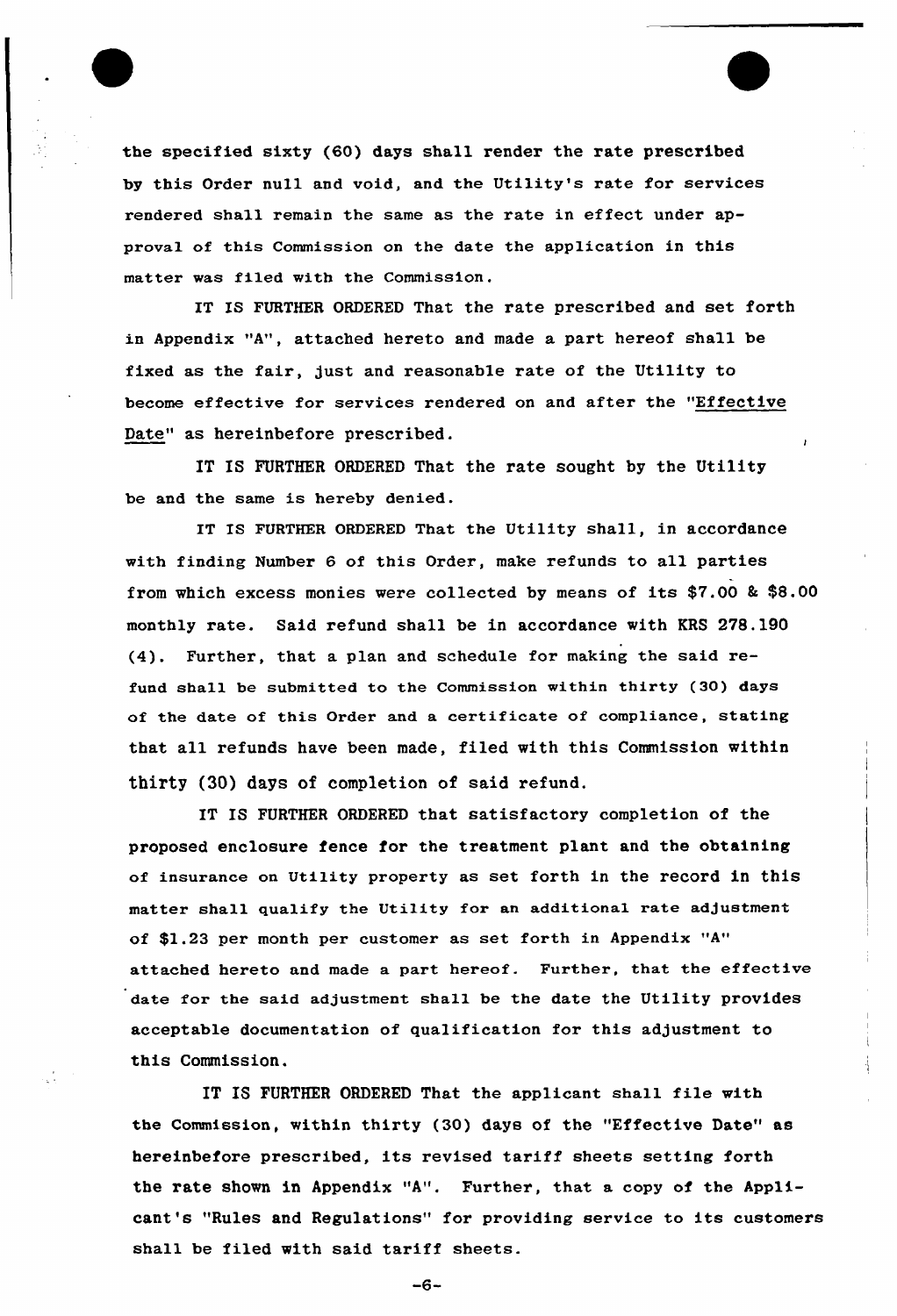Done at Frankfort, Kentucky this 30th day of May, 1980.

UTILITY REGULATORY COMMISSION

Chairman

Vice Chairman

Many Ry Osken 

 $\ddot{\phantom{a}}$ 

ATTEST:

V.

医心理学

 $\hat{\textbf{z}}$ 

# **Secretary**

 $\sim$   $\sim$  $\hat{\mathcal{A}}$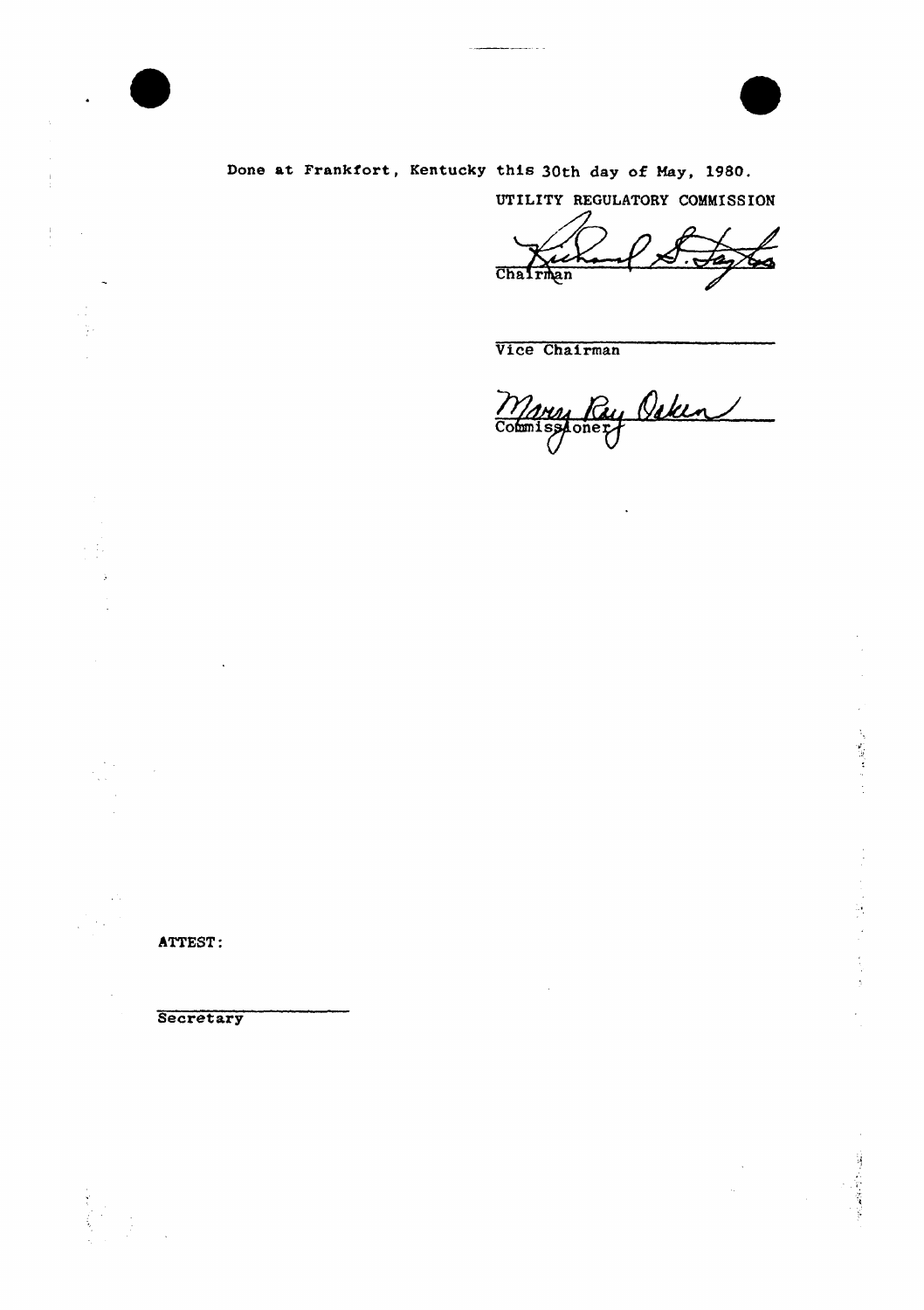## APPENDIX "A"

APPENDIX TO AN ORDER OF THE UTILITY REGULATORY COMMISSION IN CASE NO. 7658 DATED MAY 30, 1980.

The following rates are prescribed for sewage disposal services rendered to all residential customers served by the Lee Angle Company, Inc. in Madison County, Kentucky.

| Type of Service Provided  | Monthly Rate          |
|---------------------------|-----------------------|
| Single-Family Residential | \$14.81 Per Residence |

The following rate will be applicable after completion of the proposed enclosure fence, obtaining insurance on the Utility property, and the filing of acceptable documentation thereof, with this Commission.

Type of Service Provided Single-Family Residential

Monthly Rate \$16.04 Per Residence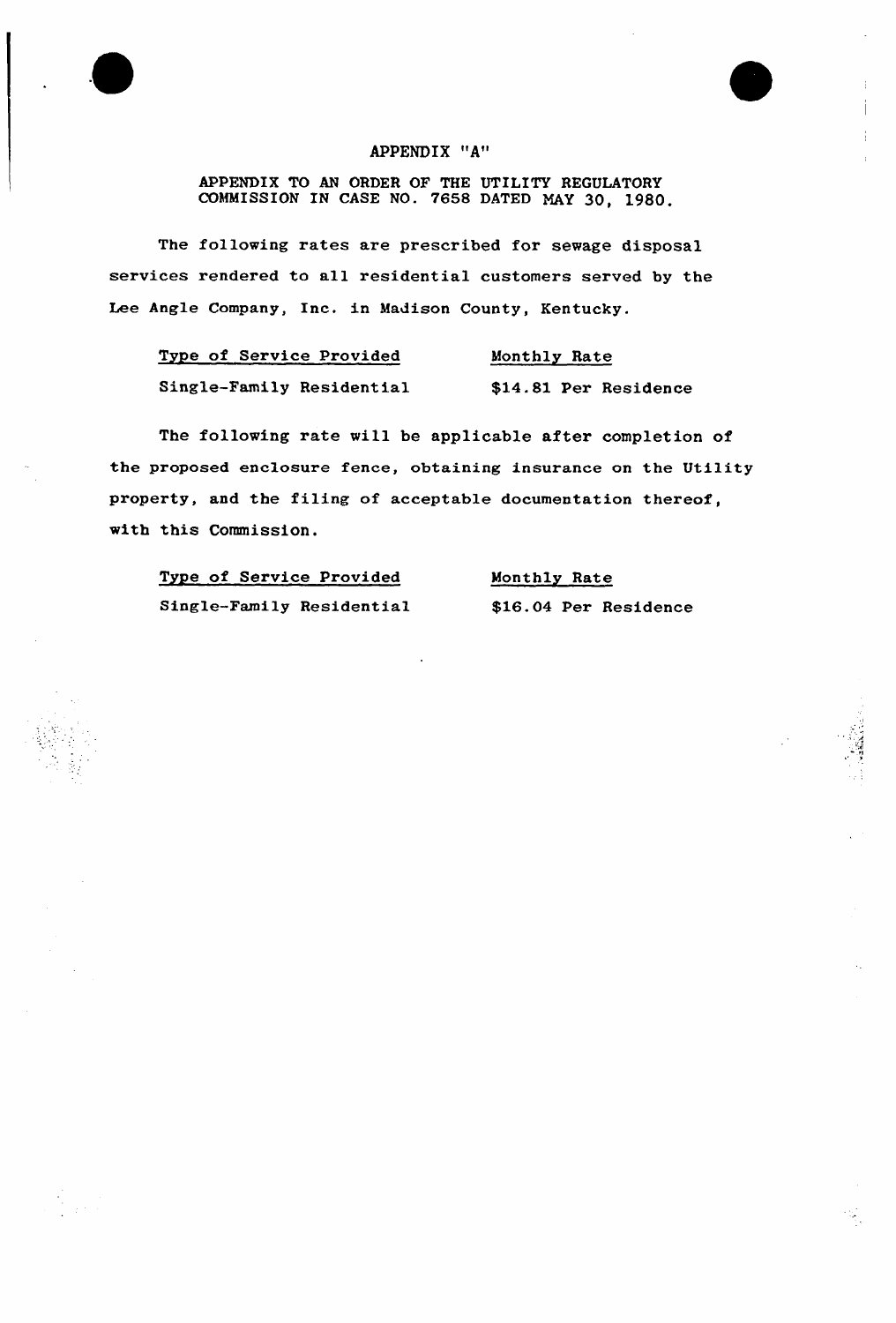

## APPENDIX "B"

APPENDIX TO AN ORDER OF THE UTILITY REGULATORY COMNISSION IN CASE NO. 7658 DATED NAY 30, 1980.

<sup>A</sup> listing of cases and decisions that substantiate finding number

- (1) 28 U.S.C. s 362(c) (1976). Dealing with the Basis to Corporations in Reorganization. It states in part that property contributed by nonstockholders to a corporation has a zero basis.
- (2) Easter v. C.E.R., 338 F.2d 968 (4th Cir. 1964). Taxpayers are not allowed to recoup, by means of depreciation deductions, an investment in depreciable assets made by a stranger.
- (3) Martigney Creek Sewer Co., (Mo. Pub. Serv, Comm., Case No. 17,117) (November 26, 1971). For xate making purposes a sewer company should not be allowed to treat depreciation on contributed plant as an operating expense.
- (4) Re Incline Village General Improv. Dist., I & <sup>S</sup> 558, I & <sup>S</sup> 559, (Nev. Pub. Serv. Comm., May 14, 1970). Where a general improvement district sought to increase water rates, the Commission could not consider depreciation expense on the district's plant because all of the plant had been contributed by members of the district.
- (5) Princess Anne Utilities Corp. v. Virginia ex. rel. State Corp. Commission, 179 SE 2d 714, (Va. 1971). <sup>A</sup> depreciation allowance on contributions in aid of construction was not allowed to a sewer company operating in a state following the "original cost" rule in determining rate base because the company made no investment in the property, and had nothing to recover by depreciating the donated property.